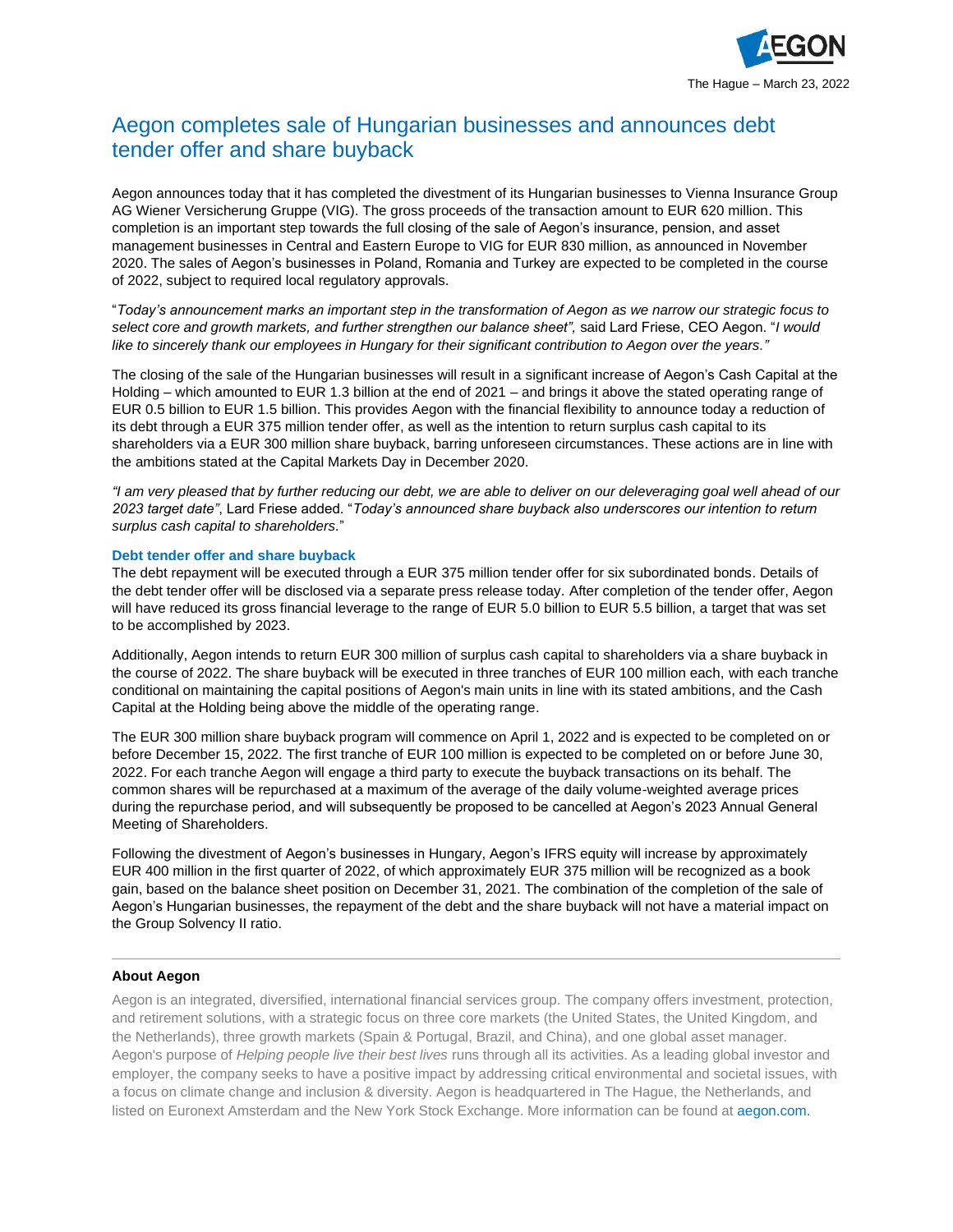

**Contacts**

+31(0) 70 344 8821 +31(0) 70 344 8028

## **Forward-looking statements**

Media relations Investor relations **Dick Schiethart Communist Communist Communist Communist Communist Communist Communist Communist Communist Communist Communist Communist Communist Communist Communist Communist Communist Communist Communist Communist Commu** 

[dick.schiethart@aegon.com](mailto:dick.schiethart@aegon.com) [janwillem.weidema@aegon.com](mailto:janwillem.weidema@aegon.com)

The statements contained in this document that are not historical facts are forward-looking statements as defined in the US Private Securities Litigation Reform Act of 1995. The following are words that identify such forward-looking statements: aim, believe, estimate, target, intend, may, expect, anticipate, predict, project, counting on, plan, continue, want, forecast, goal, should, would, could, is confident, will, and similar expressions as they relate to Aegon. These statements may contain information about financial prospects, economic conditions and trends and involve risks and uncertainties. In addition, any statements that refer to sustainability, environmental and social targets, commitments, goals, efforts and expectations and other events or circumstances that are partially dependent on future events are forward-looking statements. These statements are not guarantees of future performance and involve risks, uncertainties and assumptions that are difficult to predict. Aegon undertakes no obligation, and expressly disclaims any duty, to publicly update or revise any forward-looking statements. Readers are cautioned not to place undue reliance on these forward-looking statements, which merely reflect company expectations at the time of writing. Actual results may differ materially and adversely from expectations conveyed in forward-looking statements due to changes caused by various risks and uncertainties. Such risks and uncertainties include but are not limited to the following:

- Unexpected delays, difficulties, and expenses in executing against our environmental, climate, diversity and inclusion or other "ESG" targets, goals and commitments, and changes in laws or regulations affecting us, such as changes in data privacy, environmental, safety and health laws;
- o Changes in general economic and/or governmental conditions, particularly in the United States, the Netherlands and the United Kingdom;
- Civil unrest, (geo-) political tensions, military action or other instability in a country or geographic region;
- Changes in the performance of financial markets, including emerging markets, such as with regard to:
- The frequency and severity of defaults by issuers in Aegon's fixed income investment portfolios;
	- The effects of corporate bankruptcies and/or accounting restatements on the financial markets and the resulting decline in the value of equity and debt securities Aegon holds;
	- The effects of declining creditworthiness of certain public sector securities and the resulting decline in the value of government exposure that Aegon holds;
- o Changes in the performance of Aegon's investment portfolio and decline in ratings of Aegon's counterparties;
- Lowering of one or more of Aegon's debt ratings issued by recognized rating organizations and the adverse impact such action may have on Aegon's ability to raise capital and on its liquidity and financial condition;
- Lowering of one or more of insurer financial strength ratings of Aegon's insurance subsidiaries and the adverse impact such action may have on the written premium, policy retention, profitability and liquidity of its insurance subsidiaries;
- The effect of the European Union's Solvency II requirements and other regulations in other jurisdictions affecting the capital Aegon is required to maintain;
- o Changes affecting interest rate levels and continuing low or rapidly changing interest rate levels;
- Changes affecting currency exchange rates, in particular the EUR/USD and EUR/GBP exchange rates;
- Changes in the availability of, and costs associated with, liquidity sources such as bank and capital markets funding, as well as conditions in the credit markets in general such as changes in borrower and counterparty creditworthiness;
- Increasing levels of competition in the United States, the Netherlands, the United Kingdom and emerging markets;
- Catastrophic events, either manmade or by nature, including by way of example acts of God, acts of terrorism, acts of war and pandemics, could result in material losses and significantly interrupt Aegon's business;
- The frequency and severity of insured loss events;
- Changes affecting longevity, mortality, morbidity, persistence and other factors that may impact the profitability of Aegon's insurance products;
- Aegon's projected results are highly sensitive to complex mathematical models of financial markets, mortality, longevity, and other dynamic systems subject to shocks and unpredictable volatility. Should assumptions to these models later prove incorrect, or should errors in those models escape the controls in place to detect them, future performance will vary from projected results;
- Reinsurers to whom Aegon has ceded significant underwriting risks may fail to meet their obligations;
- o Changes in customer behavior and public opinion in general related to, among other things, the type of products Aegon sells, including legal,
- regulatory or commercial necessity to meet changing customer expectations;
- Customer responsiveness to both new products and distribution channels;
- As Aegon's operations support complex transactions and are highly dependent on the proper functioning of information technology, operational risks such as system disruptions or failures, security or data privacy breaches, cyberattacks, human error, failure to safeguard personally identifiable information, changes in operational practices or inadequate controls including with respect to third parties with which we do business may disrupt Aegon's business, damage its reputation and adversely affect its results of operations, financial condition and cash flows;
- The impact of acquisitions and divestitures, restructurings, product withdrawals and other unusual items, including Aegon's ability to integrate acquisitions and to obtain the anticipated results and synergies from acquisitions;
- Aegon's failure to achieve anticipated levels of earnings or operational efficiencies, as well as other management initiatives related to cost savings, Cash Capital at Holding, gross financial leverage and free cash flow;
- Changes in the policies of central banks and/or governments;
- Litigation or regulatory action that could require Aegon to pay significant damages or change the way Aegon does business;
- Competitive, legal, regulatory, or tax changes that affect profitability, the distribution cost of or demand for Aegon's products;
- Consequences of an actual or potential break-up of the European monetary union in whole or in part, or the exit of the United Kingdom from the European Union and potential consequences if other European Union countries leave the European Union;
- Changes in laws and regulations, particularly those affecting Aegon's operations' ability to hire and retain key personnel, taxation of Aegon companies, the products Aegon sells, and the attractiveness of certain products to its consumers;
- Regulatory changes relating to the pensions, investment, and insurance industries in the jurisdictions in which Aegon operates;
- Standard setting initiatives of supranational standard setting bodies such as the Financial Stability Board and the International Association of
- Insurance Supervisors or changes to such standards that may have an impact on regional (such as EU), national or US federal or state level financial regulation or the application thereof to Aegon, including the designation of Aegon by the Financial Stability Board as a Global Systemically Important Insurer (G-SII); and
- o Changes in accounting regulations and policies or a change by Aegon in applying such regulations and policies, voluntarily or otherwise, which may affect Aegon's reported results, shareholders' equity or regulatory capital adequacy levels.